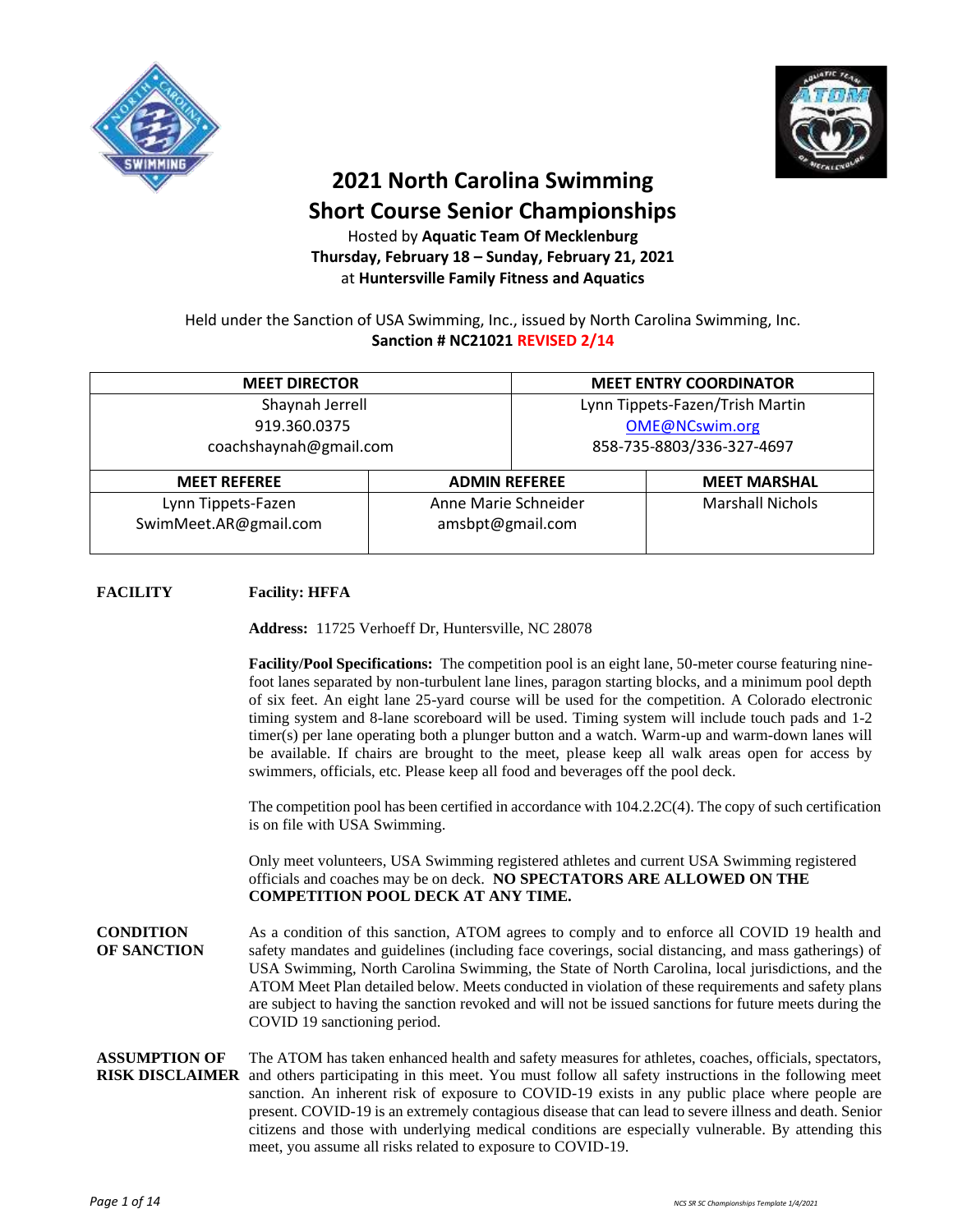An inherent risk of exposure to COVID-19 exists in any public place where people are present. COVID-19 is an extremely contagious disease that can lead to severe illness and death. According to the Centers for Disease Control and Prevention, senior citizens and individuals with underlying medical conditions are especially vulnerable.

USA Swimming, Inc., cannot prevent you (or your child(ren)) from becoming exposed to, contracting, or spreading COVID-19 while participating in USA Swimming sanctioned events. It is not possible to prevent against the presence of the disease. Therefore, if you choose to participate in a USA Swimming sanctioned event, you may be exposing yourself to and/or increasing your risk of contracting or spreading COVID-19.

BY ATTENDING OR PARTICIPATING IN THIS COMPETITION, YOU VOLUNTARILY ASSUME ALL RISKS ASSOCIATED WITH EXPOSURE TO COVID-19 AND FOREVER RELEASE AND HOLD HARMLESS USA SWIMMING AND NCS AND EACH OF THEIR OFFICERS, DIRECTORS, AGENTS, EMPLOYEES OR OTHER REPRESENTATIVES FROM ANY LIABILITY OR CLAIMS INCLUDING FOR PERSONAL INJURIES, DEATH, DISEASE OR PROPERTY LOSSES, OR ANY OTHER LOSS, INCLUDING BUT NOT LIMITED TO CLAIMS OF NEGLIGENCE AND GIVE UP ANY CLAIMS YOU MAY HAVE TO SEEK DAMAGES, WHETHER KNOWN OR UNKNOWN, FORESEEN OR UNFORESEEN, IN CONNECTION THEREWITH.

### **FACE COVERINGS** As a condition of sanction, all meet participants – coaches, officials, administrators, vendors, and athletes (when not in the pool) – must wear fabric or paper face coverings/masks that fit snugly against the face and simultaneously cover the nose and mouth to minimize the spread of respiratory droplets. All participants must also comply with mandated social distancing and mass gathering rules. Participants wishing to remove their face coverings for periods longer than 5 minutes to eat or drink must move and stay 10 feet away from others or exit the facility until their face coverings are back in proper position.

**FACILITY CAPACITY PLAN AND, ENTRY AND EGRESS PLAN**

- HFFA Deck space: Max number on deck 225. The deck will be set up with each swimmer assigned a spot in the bleachers positioned 6 feet apart on the 50-meter pool deck. There are 125 spaces in the bleachers and room to hold another 55 swimmers on deck for a total of 180 swimmers. Coaches will have a designated location on the deck.
- Meet will be limited to 180 swimmers per session.
- There should be at least 15 minutes between sessions for cleaning. Swimmers from the first session should exit the facility and second session swimmers should not enter the facility until everything has been disinfected and sanitized.
- Personnel on deck: HFFA 4 lifeguards, meet referee, meet director, deck referee, starter, administrative referee, 4 S&T officials, Colorado Operator, Hytek Operator/AO, 8 lane timers, 1 head timer, 1 volunteer to monitor deck & warm-down lanes for social distancing, 1 volunteer to monitor room off the pool deck for social distancing. Coaching staff with credentials for the session. And any other meet personnel host sees fit.
- Restrooms are closed for showering. Swimmers should be made aware that restrooms are limited for use.
- Shared items will be sanitized between sessions. All bleachers and chairs will be sanitized between sessions. Each session has a minimum of 15 minutes buffer between when the last swimmer exits the building and next swimmers enter to allow for sanitization.
- Warm-up will be limited to 5 swimmers per lane.
- All swimmers will stay in their seat until their heat is called. Swimmers will wear their masks to clerk of course and behind the blocks. Swimmers in the previous heat will stay in the water until the heat after them starts. That heat will exit the water, put on their masks and exit the competition pool area to the left. A volunteer will disinfect starting blocks after each race starts. This plan continues throughout all heats in the meet.
- Warm-up and cool-down lanes will be available in the lanes adjacent to the competition pool during the meet, with no more than 5 swimmers per lane to be supervised by Coaches or Volunteer assigned for monitoring.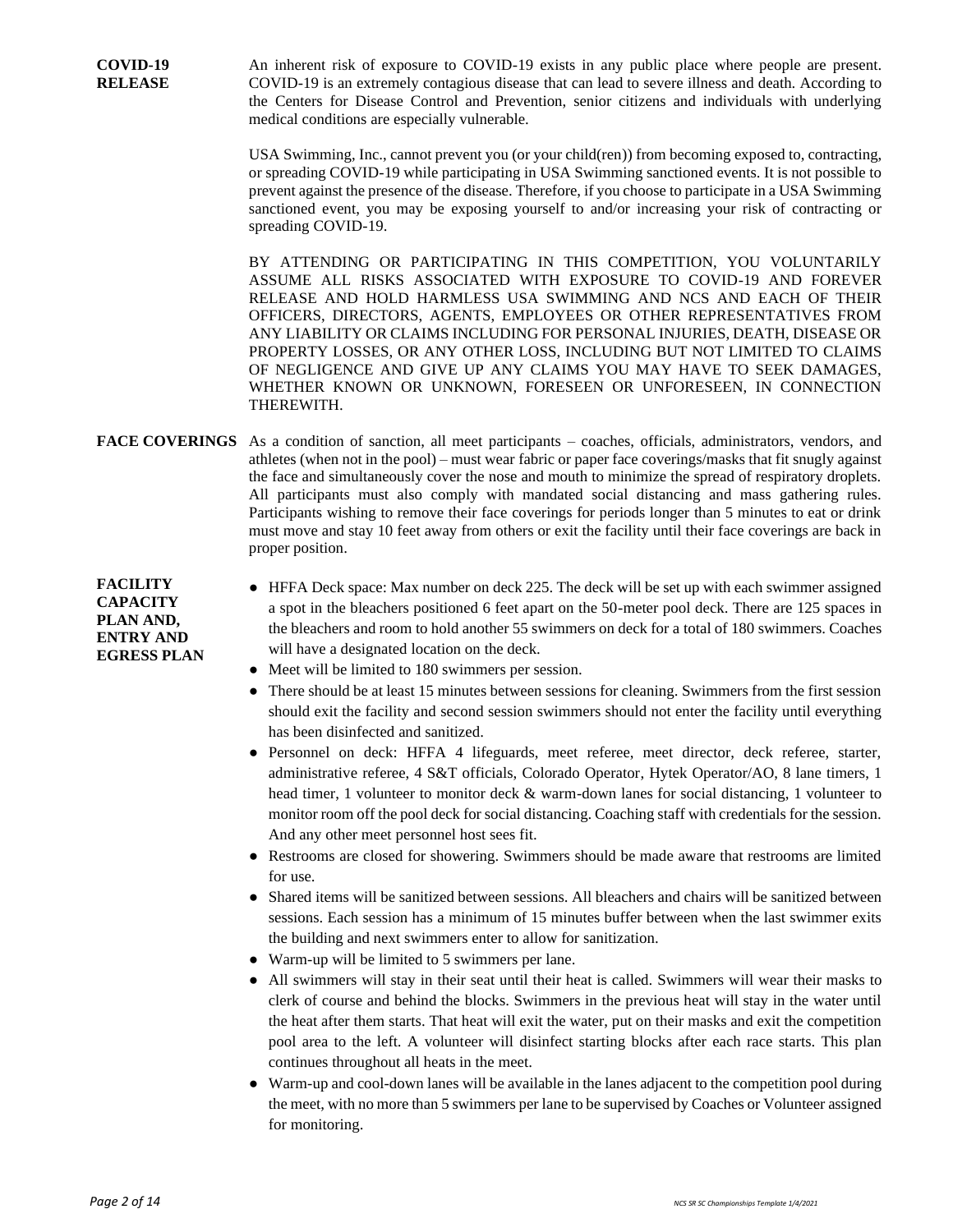- HFFA entrance will be located in the front of the building though the front entrance doors. Entering the pool deck using the 50M doors to the left of the front desk. Temperatures will be taken by the meet volunteer prior to entry at the pool door. Hand sanitizer applied before entering the pool deck. HFFA exit from the building will be through the front doors of the facility.
- Meet personnel should take each swimmer's temperature prior to entering the pool deck to confirm body temperature is less than 100.5. Swimmer will also need to use hand sanitizer prior to entering the pool deck. Hand Sanitizer will be available throughout the facility and duration of the meet.
- Swimmers shall be assigned to a section or specific seat in the 50 M pool area. Athletes are expected to stay in their designated seat with their masks on during the meet, when not swimming.
- There will be 1 or 2 next heat on deck spaces (clerk of course) for swimmers to line up in preparation for their race. Swimmers will move to the correct waiting area while the race 1 or 2 heats ahead are in the water. While in Clerk of Course swimmers should be ready to swim and must wear their masks and should maintain a safe distance from other swimmers.
- Once the race in the water is complete, the swimmers will remain in the water until the next heat starts. Swimmers in clerk of course #2 will move to #1 and the next heat can line up in clerk of course #2.
- Each team should assign a coach or volunteer to manage their swimmers in the bleachers masks should be worn, and swimmers should stay in their assigned seat.
- There will be no admittance for spectators at this time. Swimmers may be dropped off and picked in the front drive at the front entrance of the building.
- Parents may wait during a session in a designated parking lot and space. HFFA will have 100 marked spaces available on property for Meet personnel, coaches, volunteers, and any parent needing to wait during the meet. Overflow parking will be available in surrounding parking lots designated on the map sent to the meet host prior to the event.
- The spaces in green on the map sent to coaches the week of the meet will be designated as park and wait spaces for meet guest.
- Parents who need to access their athlete during the meet in a closed-deck environment can contact their children directly via cellphone and arrange to meet them at the front desk. Should parents be unable to contact their child directly, they should see the Meet Marshal located at the left side door to enter the pool. In the case of an emergency, please call and/or text the meet director, Shaynah Jerrell, at 919.360.0375.
- Live streaming will be available. Details to follow.
- **LOCKER ROOMS** Athletes must arrive in their warm up suits. Swimmers 13&O will be permitted to change into tech suits in the locker rooms. Locker room capacity is limited to **8** people. Deck changing is prohibited. Restrooms will be monitored by facility personnel.

**PARTICIPATION IS CONTINGENT ON COMPLIANCE Compliance with all COVID-19 safety protocols, rules, and regulations is required for participation in this meet. USA Swimming members or meet volunteers who fail or refuse to do so or who defy directions from Meet Marshals, officials, or facility staff may be ejected from the facility at the sole discretion of the Meet Referee, the Operations Vice Chair, or the Facility Director. All participants are expected to be familiar with safety requirements and are responsible for following them at all times.**

- **CLASSIFICATION** Senior Championships meet in timed finals formats with qualifying time standards.
- **RULES** This meet will be conducted in accordance with the current USA Swimming Rules and Regulations except where rules therein are optional and exceptions are stated, the HFFA, ATOM, and NCS COVID-19 Safety Plans, and the NCS Safety Program. The NCS Scratch Rule is in effect for this meet. Properly wearing face coverings that cover both nose and mouth and social distancing rules are conditions of participation.
- **MAAPP** All applicable adults participating in or associated with the meet acknowledge that they are subject to the provisions of the USA Swimming Minor Athlete Abuse Protection Policy ("MAAPP"), and that they understand that compliance with the MAAPP policy is a condition of participation in the conduct of this competition.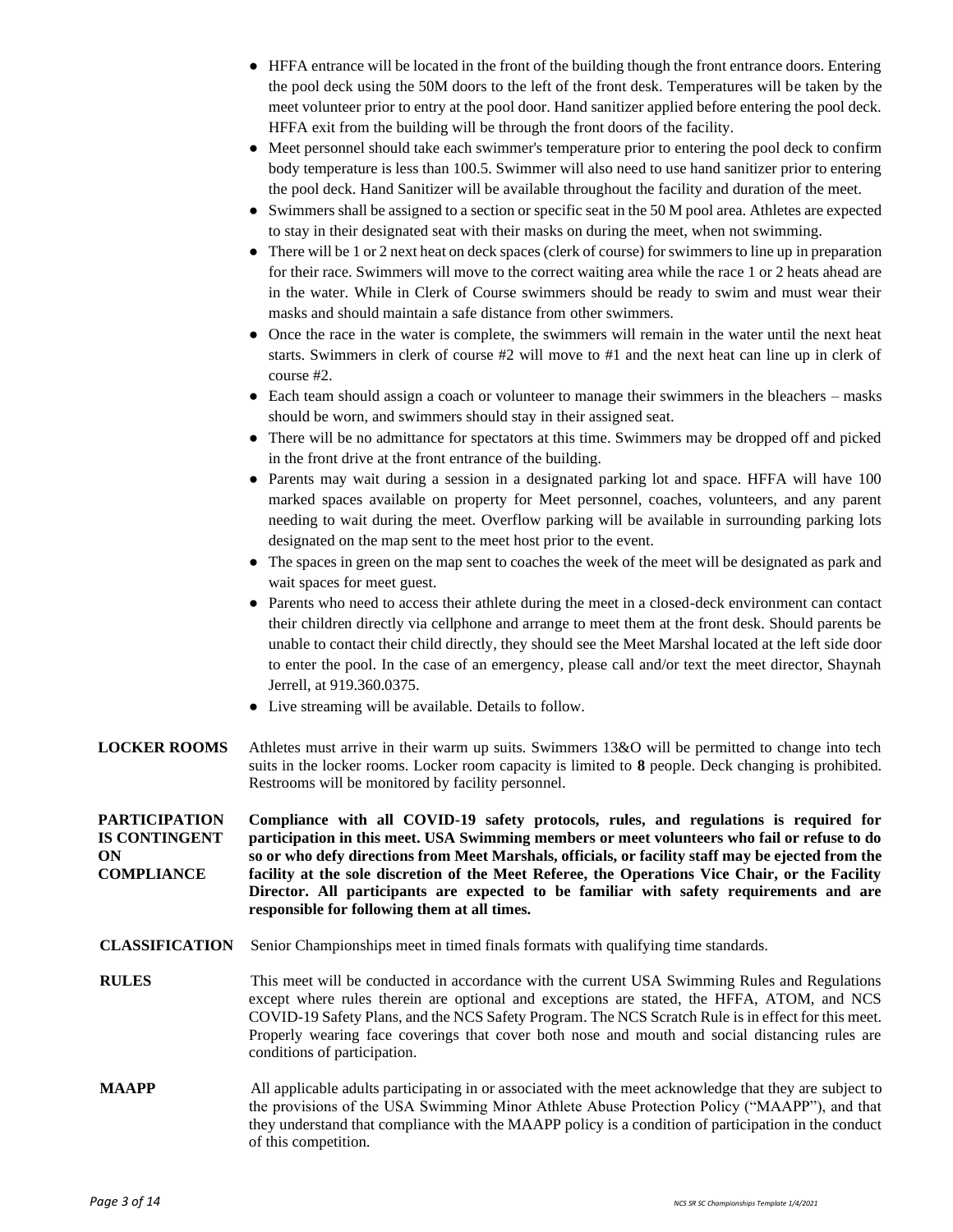| <b>TECHNICAL</b><br><b>SUIT BAN FOR</b><br>12&Us | this meet.                                                                                                                                                                                                                                                                                        |          | Per USA Swimming rule 102.8.F, 12 & Under athletes may not compete in Technical Suits at                                                                                                                                                                                                                                                                                                                                                                                                                                                                                                                                                                                                                                                                                                                                                                                                                     |                                    |                                                    |  |  |
|--------------------------------------------------|---------------------------------------------------------------------------------------------------------------------------------------------------------------------------------------------------------------------------------------------------------------------------------------------------|----------|--------------------------------------------------------------------------------------------------------------------------------------------------------------------------------------------------------------------------------------------------------------------------------------------------------------------------------------------------------------------------------------------------------------------------------------------------------------------------------------------------------------------------------------------------------------------------------------------------------------------------------------------------------------------------------------------------------------------------------------------------------------------------------------------------------------------------------------------------------------------------------------------------------------|------------------------------------|----------------------------------------------------|--|--|
|                                                  | $\bullet$<br>seam type.                                                                                                                                                                                                                                                                           |          | A Technical Suit is one that has the following components:<br>Any male or female suit with bonded or taped seams regardless of fabric or silhouette; or<br>Any male or female suit with woven fabric extending to the knee or mid-thigh regardless of the                                                                                                                                                                                                                                                                                                                                                                                                                                                                                                                                                                                                                                                    |                                    |                                                    |  |  |
| <b>REGISTRATION</b>                              | All swimmers must be registered with North Carolina Swimming and USA Swimming, Inc. and all<br>Adult Athletes must hold current APT certification to compete. Entries listed as "Registration<br>Applied For" will not be accepted. There will be no on deck registration available at this meet. |          |                                                                                                                                                                                                                                                                                                                                                                                                                                                                                                                                                                                                                                                                                                                                                                                                                                                                                                              |                                    |                                                    |  |  |
| <b>ELIGIBILITY</b>                               |                                                                                                                                                                                                                                                                                                   |          | This meet is open to eligible USA Swimming athlete members. Swimmers must have achieved the<br>current NCS Short Course Senior Championships qualifying standard to enter an event. Swimmers<br>entering one (1) qualifying event may also enter up to two (2) bonus events. Swimmers entering two<br>(2) qualifying events may also enter one (1) bonus event. Swimmers entering three (3) or more<br>qualifying events are not eligible for bonus events.                                                                                                                                                                                                                                                                                                                                                                                                                                                  |                                    |                                                    |  |  |
|                                                  |                                                                                                                                                                                                                                                                                                   |          | Swimmers qualifying in the 1000Y Freestyle automatically qualify for the 1650Y Freestyle and vice<br>versa. Swimmers qualifying in the 200Y IM automatically qualify for the 100Y IM.                                                                                                                                                                                                                                                                                                                                                                                                                                                                                                                                                                                                                                                                                                                        |                                    |                                                    |  |  |
|                                                  |                                                                                                                                                                                                                                                                                                   |          | Swimmers who are not registered with North Carolina Swimming are not eligible for this meet.                                                                                                                                                                                                                                                                                                                                                                                                                                                                                                                                                                                                                                                                                                                                                                                                                 |                                    |                                                    |  |  |
| <b>SAFE SPORT</b>                                |                                                                                                                                                                                                                                                                                                   |          | The NCS Safety Program is in effect for this meet. Coaches are advised to closely supervise their<br>swimmers at all times. Only feet first entry into warm down lanes at all times and during warm ups<br>except during specific warm ups periods while under the direct supervision of a certified coach. No<br>glass is allowed in the pool area or locker rooms at any time. Running and horseplay will not be<br>allowed. As at any pool, the deck may be slippery and caution should be taken to prevent accidents.<br>Swimmers are not allowed in pool equipment rooms or work out rooms. NO blocking of fire exits,<br>which includes doorways and passages. Coaches must carry their coach certification cards at all times<br>when on the pool deck and must hold current certifications and registration with USA Swimming. No<br>spectators will be allowed on the competition deck at any time. |                                    |                                                    |  |  |
|                                                  | race is prohibited.                                                                                                                                                                                                                                                                               |          | Use of audio or visual recording devices, including a cell phone, is not permitted in changing areas,<br>restrooms, locker rooms, or behind the starting blocks. Flash photography of any kind at the start of a                                                                                                                                                                                                                                                                                                                                                                                                                                                                                                                                                                                                                                                                                             |                                    |                                                    |  |  |
|                                                  | Deck changes are prohibited.                                                                                                                                                                                                                                                                      |          |                                                                                                                                                                                                                                                                                                                                                                                                                                                                                                                                                                                                                                                                                                                                                                                                                                                                                                              |                                    |                                                    |  |  |
|                                                  |                                                                                                                                                                                                                                                                                                   |          | Any swimmer entered in the meet must be certified by a USA Swimming member coach as being<br>proficient in performing a racing start or must start each race from within the water. If the swimmer<br>is not accompanied by a USA Swimming member, it is the responsibility of the swimmer or the<br>swimmer's legal guardian to ensure compliance with this requirement. It is also the responsibility of<br>the swimmer or the swimmer's guardian to request assignment from the Meet Director to a USA<br>Swimming member coach attending the meet if a coach from the swimmer's team is unable to attend.                                                                                                                                                                                                                                                                                                |                                    |                                                    |  |  |
|                                                  | are present.                                                                                                                                                                                                                                                                                      |          | Unless approved in writing in advance of the competition by the Program and Events Committee Chair<br>or designee, operation of a drone, or any other flying apparatus, is prohibited over the venue (pools,<br>spectator areas, and open ceiling locker rooms) any time athletes, coaches, officials, and/or spectators                                                                                                                                                                                                                                                                                                                                                                                                                                                                                                                                                                                     |                                    |                                                    |  |  |
|                                                  |                                                                                                                                                                                                                                                                                                   |          | Only swimmers, properly certified officials and coaches, and meet volunteers will be allowed on deck.<br>No spectators will be allowed on deck at any time.                                                                                                                                                                                                                                                                                                                                                                                                                                                                                                                                                                                                                                                                                                                                                  |                                    |                                                    |  |  |
| <b>SCHEDULE</b>                                  | <b>Session</b>                                                                                                                                                                                                                                                                                    | Day      | <b>Description</b>                                                                                                                                                                                                                                                                                                                                                                                                                                                                                                                                                                                                                                                                                                                                                                                                                                                                                           | <b>ESTIMATED</b><br><b>WARM UP</b> | <b>ESTIMATED</b><br><b>SESSION</b><br><b>START</b> |  |  |
|                                                  | 1                                                                                                                                                                                                                                                                                                 | Thursday | Women's then Men's Heats                                                                                                                                                                                                                                                                                                                                                                                                                                                                                                                                                                                                                                                                                                                                                                                                                                                                                     | $3:00 \text{ pm*}$                 | $4:00 \text{ pm*}$                                 |  |  |
|                                                  | $\overline{2}$                                                                                                                                                                                                                                                                                    | Friday   | Women's Heats 7+                                                                                                                                                                                                                                                                                                                                                                                                                                                                                                                                                                                                                                                                                                                                                                                                                                                                                             | 7:35 am*                           | $9:00 \text{ am*}$                                 |  |  |

3 Friday Women's Top 6 Heats 10:35 am\* 12:00 pm\* 4 Friday Men's Heats 7+ 1:40 pm\* 3:05 pm\*<br>5 Friday Men's Top 6 Heats 4:35 pm\* 6:00 pm\*

Friday Men's Top 6 Heats 4:35 pm\* 6:00 pm\*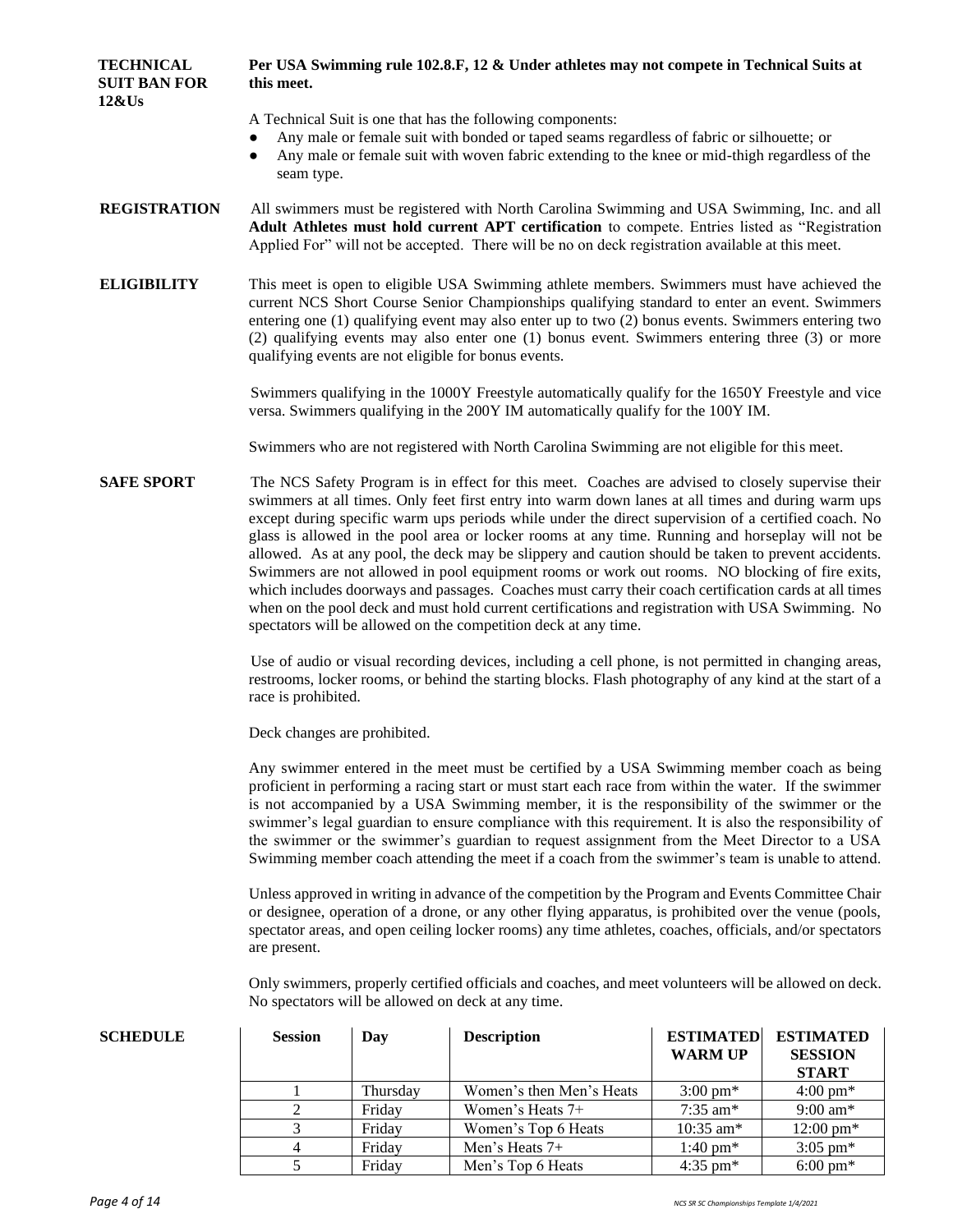| 6  | Saturday | Men's Heats $7+$    | $7:35$ am*          | $9:00 \text{ am*}$  |
|----|----------|---------------------|---------------------|---------------------|
|    | Saturday | Men's Top 6 Heats   | $10:35$ am*         | $12:00 \text{ pm*}$ |
| 8  | Saturday | Women's Heats 7+    | $2:10 \text{ pm}^*$ | $3:35 \text{ pm*}$  |
| 9  | Saturday | Women's Top 6 Heats | $5:20 \text{ pm*}$  | $6:45 \text{ pm*}$  |
| 10 | Sunday   | Women's Heats 7+    | $8:00 \text{ am*}$  | $9:00 \text{ am*}$  |
| 11 | Sunday   | Women's Top 6 Heats | $10:10 \text{ am*}$ | $11:35$ am*         |
| 12 | Sunday   | Men's Heats $7+$    | $2:10 \text{ pm*}$  | $3:35 \text{ pm*}$  |
| 13 | Sunday   | Men's Top 6 Heats   | $4:45 \text{ pm*}$  | $6:10 \text{ pm*}$  |
|    |          |                     |                     |                     |

**\*Warm up and session start times may be adjusted based on entries and will be communicated to coaches prior to the first day of the meet.** 

**Scheduled 10-minute breaks are noted in the Order of Events. The Meet Referee has authority to add or extend breaks as necessary. Based on entries, the Meet Referee and Operations Chair may add or combine sessions, adjust session start times, change session event assignments, split warm ups, or make other changes necessary to improve competition or comply with COVID-19 safety restrictions.**

#### **MEETINGS SUMMARY** Day Time For No later than Monday 4 weeks prior to the meet 12 Noon **OME** Entries Open **Monday, February 8 6:00 PM OME ENTRY DEADLINE** Tuesday, February 9 6:00 PM Deadline for Corrections **Monday, February 15 6:00 PM OME Entry Deadline for New Qualifiers** Monday, February 15 6:00 PM Deadline to Update Seed Times in OME Tuesday, February 16 6:00 PM Late Entry Deadline Tuesday, February 16 6:00 PM Deadline for Proof of Times Tuesday, February 16 7:30 PM Virtual General Meeting – Zoom Wednesday, February 17  $7:30 \text{ PM}$  Virtual Officials Meeting - Zoom **QUALIFYING PERIOD and NEW QUALIFIERS Short Course Championships**: A swimmer must have achieved the qualifying time listed per event from February 1, 2019 to 11:59 PM Sunday, February 7, 2021. **New qualifiers** achieving a qualifying time for the first time between Monday, February 8, 2021 and 11:59 PM Sunday, February 14, 2021 may enter via the NEW QUALIFIERS OME file. Bonus events for New Qualifiers must be entered via override if a provable time is not available in the new qualifier period. Swimmers who achieve faster times in previously qualified events may update their times in the original OME entry file until Tuesday, February 16 at 6:00 PM. **INDIVIDUAL ENTRIES AND LIMITS** A swimmer may enter and swim a maximum of three (3) individual events per day with a total entry of seven (7) individual events for the meet. Bonus events are offered at this meet and count toward the daily and meet limits. Swimmers may enter with any provable qualifying time from the qualifying period that meets the event requirements. Provable times other than the swimmer's fastest provable time may be entered via the override process in OME. Swimmers qualifying in the 1650Y Freestyle automatically qualify for the 1000Y Freestyle and vice versa. 1650Y Freestyle qualifiers who want to swim the 1000Y Freestyle but do not have a provable qualifying time should enter the appropriate alternate distance event with their 1650Y/1500M Freestyle qualifying time.

**DEADLINES AND**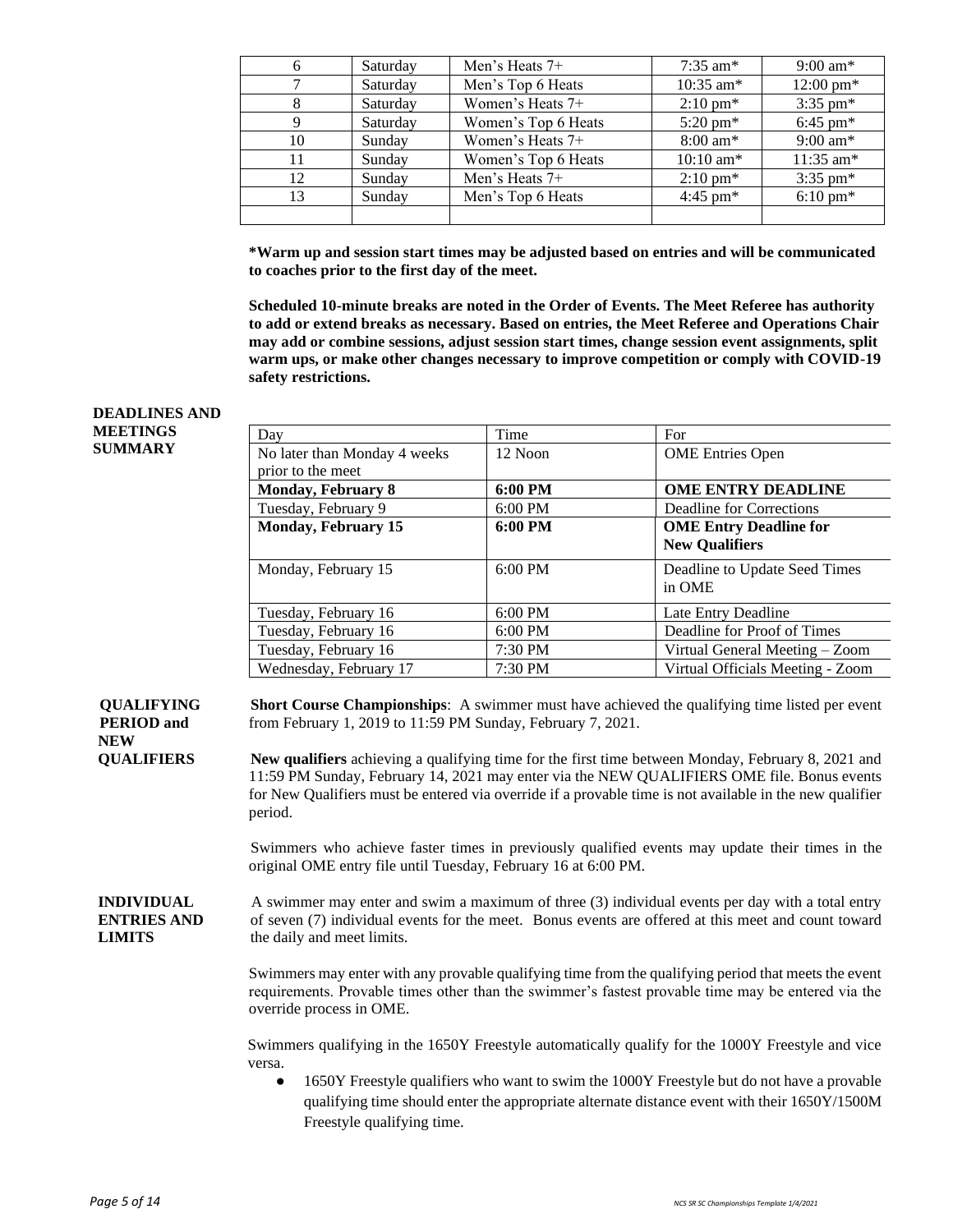- 1000Y Freestyle qualifiers who want to swim the 1650Y Freestyle but do not have a provable qualifying time should enter the appropriate alternate distance event with their 1000Y/800M Freestyle qualifying time.
- Alternate distance event qualifiers will be seeded behind qualifiers but ahead of bonus swimmers.
- Swimmers are not required to enter or swim the original qualifying event in order to enter and swim the automatic qualifying event.
- Eligible swimmers who do not have qualifying times and want to swim either of these events as a bonus should enter the regular bonus event.

Swimmers qualifying for the 200 IM automatically qualify for the 100 IM and should enter the 100 IM with their 200 IM qualifying time. Swimmers who wish to swim the 100 IM as a bonus event should enter the regular 100 IM bonus event with their 200 IM time. (Coaches, note that the TM/TU Events File indicates that events 3 and 4 are 200 IMs for qualifying standards only. Both of these events will be contested as 100Y IMs.)

Bonus events are offered at this meet as follows: Swimmers entering one qualifying event may also enter up to two bonus events and swimmers entering two qualifying events may also enter one bonus event subject to both daily and meet limits. There are no qualifying standards for the bonus events. Swimmers should enter with any provable SCY or LCM time. Swimmers without provable times for the bonus events should override with 59:59.59 LCM and will be seeded last. Swimmers entering three or more qualifying events may not enter bonus events.

#### **RELAY ENTRIES**

**OME ENTRIES PROOF OF TIME/ENTRY DEADLINE/ LATE ENTRIES AND CORRECTIONS**

**ON TIME** ENTRIES **WILL ONLY BE ACCEPTED FROM OME** except as noted**.** 

There will be no relays at this meet.

USA Swimming's OME system will be used for on time entries. OME will close ten (10) days prior to the meet on **Monday, February 8, at 6:00 PM**. OME will open no later than the Monday four (4) weeks before the meet at 12:00 N**oon**. An OME User's Manual for NCS Champs is available on NCswim.org.

Coaches may update entry times in OME until the Monday, February 15 at 6:00 PM. **OME WILL NOT AUTOMATICALLY** update times. Entry changes, deletions, and additions that cannot be made in OME must be emailed to the Entry Coordinator by the Monday, February 8 at 6:00 PM entry deadline to be considered on time.

Coaches shall confirm OME entries and entry times are correct and complete prior to checking out by the Monday, February 8 at 6:00 PM entry deadline. Only original OME entries and rosters and emails from the Entry Coordinator will be accepted as proof of administrative or system errors.

All team contacts listed in OME will receive an entry list by midnight after OME closes on Monday, February 8 at 6:00 PM. Entry corrections, faster time updates, new entries, event changes, entry limit violation resolutions, and override proofs must be emailed to the Entry Coordinator by the next day, Tuesday, February 9 at 6:00 PM. Teams should have an internal process in place including back up plans to ensure corrections are submitted by the deadline. Each email will be acknowledged with an email confirmation for receipt of proof. New entries are subject to double entry fees and a \$50 per team late fee at the discretion of the Meet Referee and Age Group Coordinator. The meet will be seeded on Tuesday, February 16 at 6:00 PM and the psych sheet will be published.

**Except for New Qualifiers, event changes or new event requests received after Tuesday, February 9 at 6:00 PM will be considered late. Late entries will be accepted only with the approval of the Meet Referee and the Operations Vice Chair and only for open lanes in the slowest heat after all new qualifiers have been seeded. Late entries that are accepted are subject to late entry fees and the \$50 per team late fee**. No late entries or late entry changes will be accepted after Tuesday, February 16 at 6:00 PM.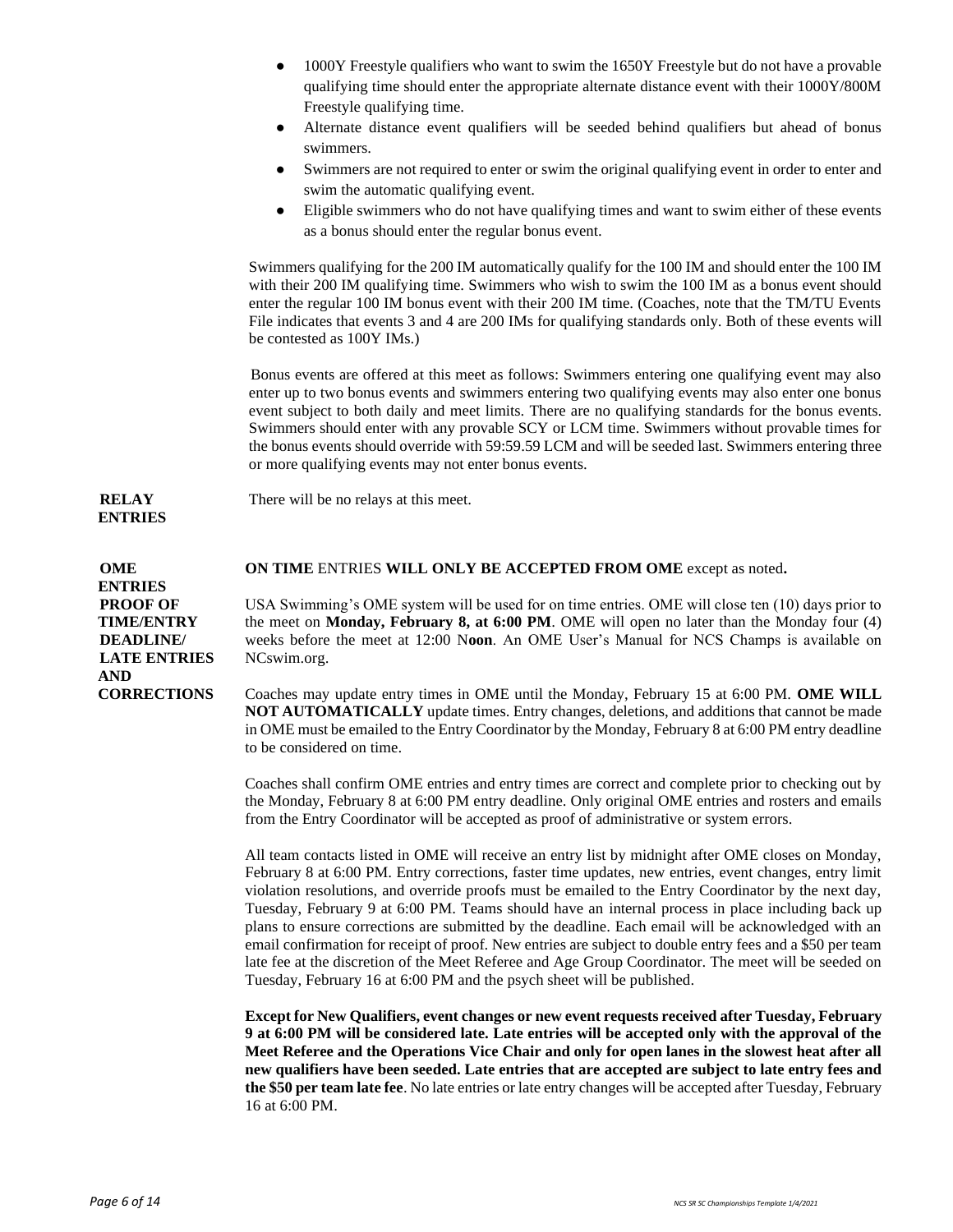Please note that there is no correction procedure/period for New Qualifier entries. Entries must be correct and final by OME check out on **Monday, February 15 at 6:00 PM**. Changes made after the entry deadline will be considered late and subject to double fees and late fines.

If a time override is used to enter an individual event in OME, it is the coach's responsibility to submit proof of time to the Entry Coordinator no later than 6:00 PM Tuesday, February 16, or the swimmer **WILL NOT** be seeded into the event in question. Proof of time consists of a SWIMS entry or copy of/link to the final meet results from a USA Swimming sanctioned, approved, or observed meet. Sanction number, date, and location must be provided**. Hy-Tek Team Manager or Team Unify results WILL NOT be accepted as proof.** If proof is provided to the Admin Referee after the Monday deadline and before warm ups begin on Thursday, the swimmer may be added to the event subject to lane availability and Meet Referee approval.

Teams are responsible for paying the entry fees as calculated on the Meet Entry Fee Summary page in this meet announcement. Fees are due prior to the first session on Thursday unless alternate arrangements are made with the Meet Director.

**ENTRIES FOR SWIMMERS WITH DISABILITIES** NCS welcomes all swimmers with disabilities as described in the USA Swimming Rules and Regulations, Article 105, to participate in our meets. Classified swimmers with disabilities qualifying for the meet according to the published meet time standards should enter via OME. Coaches of swimmers with disabilities who prefer to qualify using the Para Motivational Time Standards should email the NCS Meet Entry Coordinator to submit entries by the entry deadline on Monday, February 9 at 6:00 PM. Emailed entries should include the swimmer's USA Swimming ID, entry events, and entry times attained during the meet qualifying period.

> Coaches entering swimmers with disabilities who require any accommodations are required to provide advance notice in writing to the Meet Director and Meet Referee by the entry deadline including the need for any personal assistants and/or registered service animals. Failure to provide advance notice may limit the host team's ability to accommodate all requests. Swimmers with pacemakers should be reported as well so appropriate safety precautions can be taken.

**ENTRY FEES** The total fees as calculated on the Entry Fee Summary plus any assessed entry fines are due no later than the General Meeting unless alternate payment arrangements are negotiated with the Meet Director. Make checks payable to: **ATOM**

| Individual Event             | \$6.00 per event                                                                                                                                              |
|------------------------------|---------------------------------------------------------------------------------------------------------------------------------------------------------------|
| <b>NCS Travel Fund</b>       | \$3.00 per swimmer, including relay only swimmers. Note that you must calculate and<br>submit your total due with the attached Meet Entry Fee Summary/Waiver. |
| <b>Facility Surcharge</b>    | \$15.00 per swimmer. Note that you must calculate and submit your total due with the<br>attached Meet Entry Fee Summary/Waiver.                               |
| All fees are non-refundable. |                                                                                                                                                               |

**SEEDING AND FORMAT** The conforming time for this meet is SCY. All times will be seeded by SCY first then LCM, all qualifiers then all bonus swimmers. Swimmers qualifying for automatic swims in the 1000Y Freestyle or 1650Y Freestyle but without provable qualifying times will be seeded behind qualifiers but ahead of bonus swimmers.

All events will be conducted on timed finals basis.

Thursday events will be flighted Women then Men with each flight seeded slowest to fastest.

Friday and Sunday heats will be flighted as follows and swum slowest to fastest:

- Slowest 7-9 or more heats for women
- Fastest 6-8 heats for women
- Slowest 7-9 or more heats for men
- Fastest 6-8 heats for men

Saturday heats will be flighted as follows and swum slowest to fastest:

- Slowest 7-9 or more heats for men
- Fastest 6-8 heats for men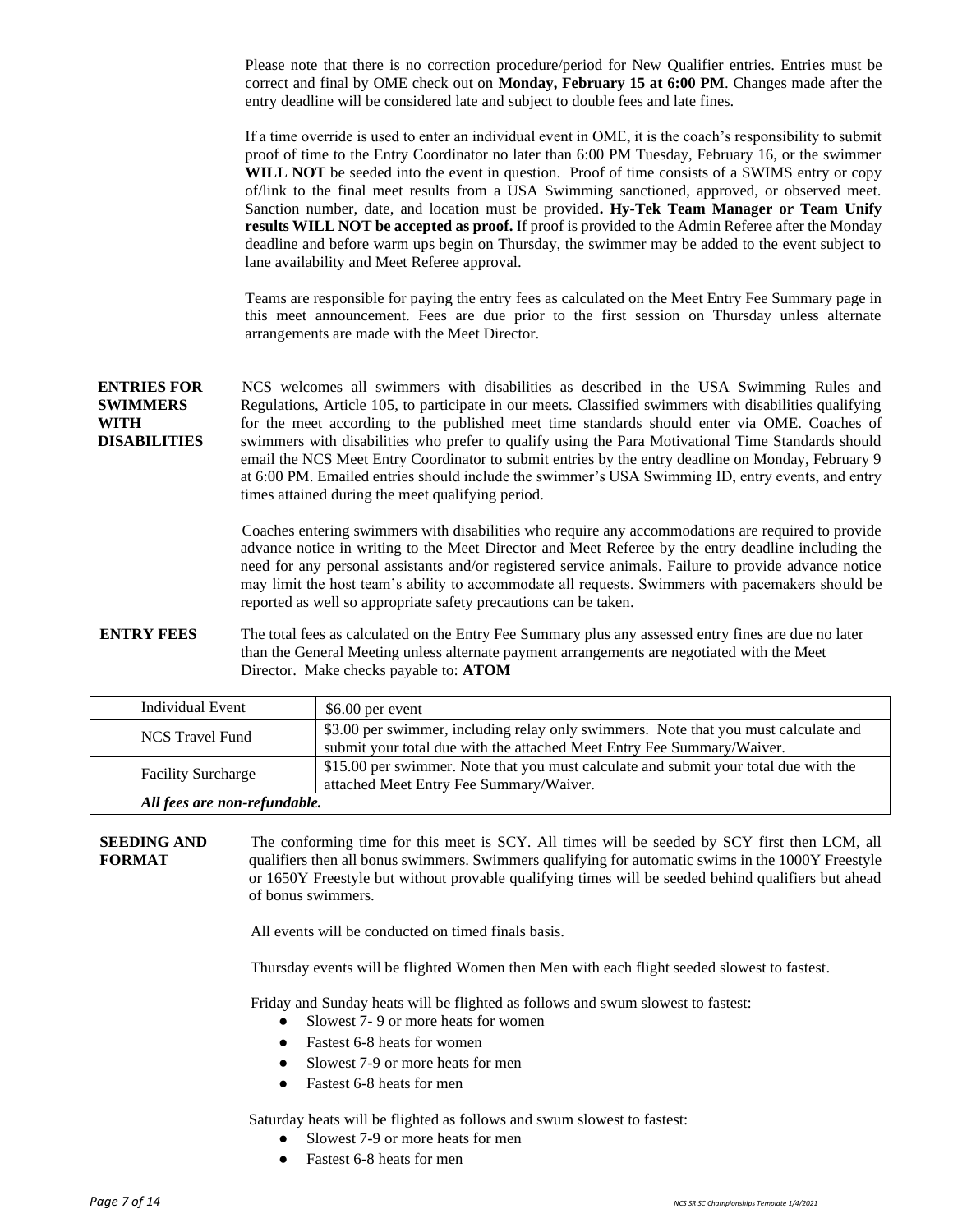|                                                                          | Fastest 6-8 heats for women                                                                                | Slowest 7-9 or more heats for women                                                                                                                                                                                                                                                                                                  |                                                                                                                                                                                                                                                                                                                                                                                                                        |  |  |
|--------------------------------------------------------------------------|------------------------------------------------------------------------------------------------------------|--------------------------------------------------------------------------------------------------------------------------------------------------------------------------------------------------------------------------------------------------------------------------------------------------------------------------------------|------------------------------------------------------------------------------------------------------------------------------------------------------------------------------------------------------------------------------------------------------------------------------------------------------------------------------------------------------------------------------------------------------------------------|--|--|
|                                                                          | at the discretion of the Meet Referee.                                                                     |                                                                                                                                                                                                                                                                                                                                      | The number of heats per flight will be determined after entries close. Combined heats may be swum                                                                                                                                                                                                                                                                                                                      |  |  |
| <b>DISTANCE FREES</b>                                                    |                                                                                                            |                                                                                                                                                                                                                                                                                                                                      | For the 500, 1000, and 1650 Freestyle events, swimmers must provide their own counters who must<br>be swimmers, coaches, or officials authorized to be on deck. Swimmers needing assistance should<br>contact the Meet Director. Swimmers do not need to provide timers for these events.                                                                                                                              |  |  |
| <b>CHANGES TO</b><br><b>MEET FORMAT</b>                                  |                                                                                                            | Due to COVID-19 restrictions, only the Operations Vice Chair, with the advice and consent of the<br>Meet Director, Meet Referee, and Sanctions Chair, is authorized to make any changes to meet format.                                                                                                                              |                                                                                                                                                                                                                                                                                                                                                                                                                        |  |  |
| <b>POSITIVE</b><br><b>CHECK-IN</b>                                       |                                                                                                            | All events that are 1000Y or longer will be deck seeded after a "scratch only" check-in. Swimmers<br>who do not intend to swim the event should scratch to the Admin. Referee by the deadline indicated<br>below. Please be considerate to fellow athletes to avoid empty lanes and allow a high quality<br>competitive environment. |                                                                                                                                                                                                                                                                                                                                                                                                                        |  |  |
|                                                                          |                                                                                                            |                                                                                                                                                                                                                                                                                                                                      | Directions for contactless check-in will be provided by the Admin Referee prior to the meet.                                                                                                                                                                                                                                                                                                                           |  |  |
|                                                                          | 1000Y Freestyle                                                                                            | Thursday                                                                                                                                                                                                                                                                                                                             | Start of session warm up                                                                                                                                                                                                                                                                                                                                                                                               |  |  |
|                                                                          | 1650Y Freestyle                                                                                            | Sunday                                                                                                                                                                                                                                                                                                                               | Start of session warm up                                                                                                                                                                                                                                                                                                                                                                                               |  |  |
| <b>SCRATCHES</b>                                                         | referee by stated deadlines or if you do not intend to swim an event.                                      |                                                                                                                                                                                                                                                                                                                                      | Although there is no penalty for scratching or failure to swim a deck seeded or pre-seeded event, please<br>be courteous to fellow athletes, coaches, officials and volunteers by reporting all scratches to the admin                                                                                                                                                                                                 |  |  |
| <b>WARM UPS AND</b><br><b>BREAKS</b>                                     | meet.                                                                                                      |                                                                                                                                                                                                                                                                                                                                      | A split period warm-up may be utilized at the Meet Referee's and Operations Vice Chair's discretion<br>if swimmer numbers warrant. Warm-up assignments and procedures will be communicated prior to the                                                                                                                                                                                                                |  |  |
|                                                                          | or extend breaks as necessary.                                                                             |                                                                                                                                                                                                                                                                                                                                      | Scheduled 10-minute breaks are noted in the Order of Events. The Meet Referee has authority to add                                                                                                                                                                                                                                                                                                                     |  |  |
| <b>SCORING</b>                                                           | <b>INDIVIDUAL EVENTS:</b> 20-17-16-15-14-13-12-11-9-7-6-5-4-3-2-1                                          | RELAY EVENTS: 40-34-32-30-28-26-24-22-18-14-12-10-8-6-4-2                                                                                                                                                                                                                                                                            |                                                                                                                                                                                                                                                                                                                                                                                                                        |  |  |
|                                                                          |                                                                                                            | Team and individual high point scores will be posted daily.                                                                                                                                                                                                                                                                          |                                                                                                                                                                                                                                                                                                                                                                                                                        |  |  |
| <b>AWARDS</b>                                                            | Individual events: $1st - 8th$ place medals.                                                               |                                                                                                                                                                                                                                                                                                                                      |                                                                                                                                                                                                                                                                                                                                                                                                                        |  |  |
|                                                                          | NCS university clubs are automatically assigned to Large Teams.                                            |                                                                                                                                                                                                                                                                                                                                      | NCS Team Place Awards: $1st - 3rd$ place for Large Team, Medium Team, and Small Team categories.<br>NCS teams will be assigned to categories based on the number of registered athletes as of February 1.                                                                                                                                                                                                              |  |  |
|                                                                          | High Point Awards: Top scoring NCS-registered female and male.<br>There will not be any awards ceremonies. |                                                                                                                                                                                                                                                                                                                                      |                                                                                                                                                                                                                                                                                                                                                                                                                        |  |  |
| <b>RESULTS</b>                                                           | memory stick.                                                                                              |                                                                                                                                                                                                                                                                                                                                      | Results will be available on Meet Mobile and on the Host Team's website pending facility internet<br>access. At the end of the meet, teams will be emailed results files or may request results files on a                                                                                                                                                                                                             |  |  |
| <b>COACHES</b>                                                           | also be held at other times announced by the Meet Referee.                                                 |                                                                                                                                                                                                                                                                                                                                      | There will be a virtual General Meeting at a time to be announced by the Meet Referee and the<br>Meet Director. Coaches are responsible for any information presented at the meeting. Meetings may                                                                                                                                                                                                                     |  |  |
| <b>LIMITED</b><br><b>COACH</b><br><b>CREDENTIALS</b><br><b>AVAILABLE</b> | based upon the total number of participating athletes:                                                     |                                                                                                                                                                                                                                                                                                                                      | Because of deck capacity restrictions, the number of coaches allowed on deck will be determined by<br>the number of participating swimmers from each team. Deck Pass credentials are available at no charge<br>but must be ordered in OME and are available only to coaches whose USA Swimming membership<br>and certifications will be current at the time of the meet. These Deck Pass credentials will be allocated |  |  |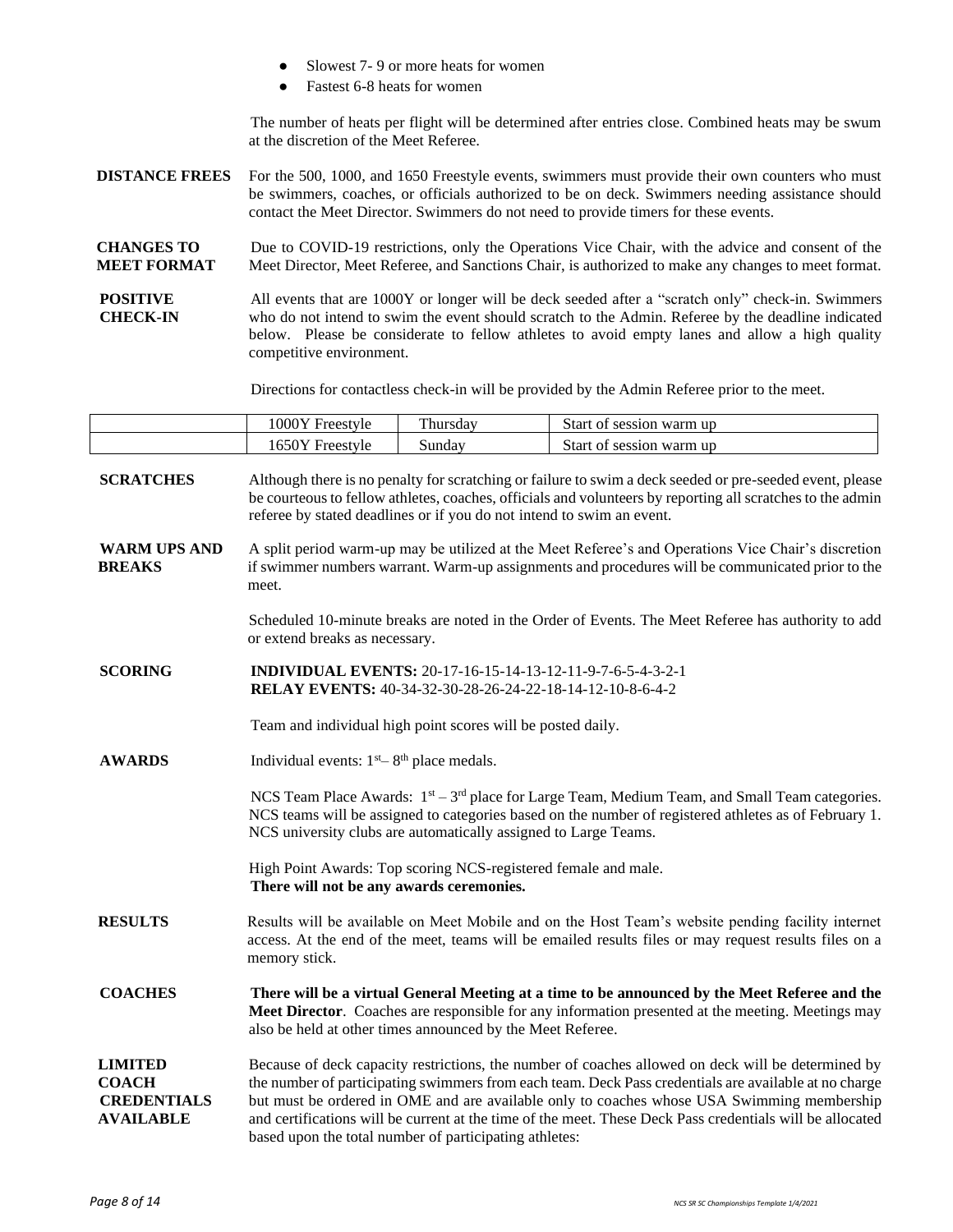- 1-10 swimmers in individual events; 1 Deck Pass credential.
- 11-20 swimmers in individual events; 2 Deck Pass credentials.
- 21-30 swimmers in individual events; 3 Deck Pass credentials.
- 31-40 swimmers in individual events; 4 Deck Pass credentials.
- 41-50 swimmers in individual events; 5 Deck Pass credentials.
- $51+$  swimmers in individual events; 6 Deck Pass credentials.
- Unattached swimmers and new qualifiers with a team shall be included in above schedule even if listed on separate entry form.
- Unattached swimmers not with a team: 1 Deck Pass credential.

All coaches who wish to enter the facility must be declared in OME and must check in and provide photo ID and proof of current USA Swimming membership. The Deck Pass app is acceptable proof of USA Swimming membership for all purposes. Coaches failing to provide proof of membership could be barred from the facility. Only coaches holding their team's Deck Pass credential(s) may be on deck and only when their team's swimmers are competing. Teams may share coach Deck Pass credentials as long as all coaches are declared in OME, checked in, and off deck when the team's credential(s) are in use.

Credentials for this event will be provided at no charge for entered/participating athletes and officials (must be pre-registered by the Meet Referee) who are members of USA Swimming.

**OFFICIALS** Due to stringent deck capacity limitations, the officials for this meet will be selected in advance by the Meet Referee and the NCS Officials Chair. An online signup sheet will be made available prior to the meet for officials to indicate availability and interest in volunteering at this meet. Selected officials will be notified and advised of their assigned sessions. There will be a virtual stroke briefing prior to the meet (time to be announced.)

> Officials must show proof of current USA Swimming membership and NCS certification to the Meet Referee or his designee. Deck Pass app is acceptable proof of USA Swimming membership for all purposes. The uniform is white shirts over navy bottoms with white shoes.

> Officials should report to their assigned position 15 minutes before session start, Officials are required to wear a textile face covering at all times and should bring a personal water bottle and a writing utensil. Officials must exit the facility at the conclusion of their assigned sessions.

- **ELIGIBILITY AND**  An Eligibility and Technical Jury will be appointed by the Operations Vice Chair or his designee **TECHNICAL JURY** consisting of one coach, one swimmer, and one non-coach/non-athlete member of NC Swimming should an eligibility or technical protest arise.
- **HOSPITALITY** There will be no hospitality. Water/soda and pre-wrapped snacks will be provided on deck for officials and coaches.

**MEMBERS WITH DISABILITIES OR MEDICAL CONDITIONS** NCS welcomes all swimmers with disabilities as described in the USA Swimming Rules and Regulations, Article 105, to participate in our meets. Swimmers with disabilities qualifying for the meet according to the published meet time standards should enter via OME. Swimmers with disabilities who prefer to qualify using the Para Motivational Time Standards should contact the NCS Meet Entry Coordinator to submit entries by the deadline. Coaches entering swimmers with disabilities who require any accommodations are required to provide advance notice in writing to the Meet Director and Meet Referee by the entry deadline including the need for any personal assistants and/or registered service animals. Members who are unable to wear face coverings because of a documented medical condition must notify the Meet Director in advance and may have limited deck access. Failure to provide advance notice may limit the host team's ability to accommodate all requests.

**WAIVER/ RELEASE** As a team entered in this meet, upon entry you are verifying that all of the swimmers and coaches listed on your OME entry are registered with USA Swimming. You acknowledge that you are familiar with the Safe Sport rules of USA Swimming, Inc. and North Carolina Swimming, Inc. regarding warmup procedures and meet safety guidelines, and that you shall be responsible for the compliance of your swimmers with those rules during this meet. ATOM, HFFA, North Carolina Swimming, Inc., and USA Swimming, Inc., their agents, employees, and coaches shall be held free and harmless from any and all liabilities or claims for damages arising by reason of illness or injury to anyone during the conduct of this meet. You acknowledge that by entering this meet, you are granting permission for the names of any or all of your team's swimmers to be published on the internet in the form of Psych Sheets, Meet Results, or any other documents associated with the running of this meet.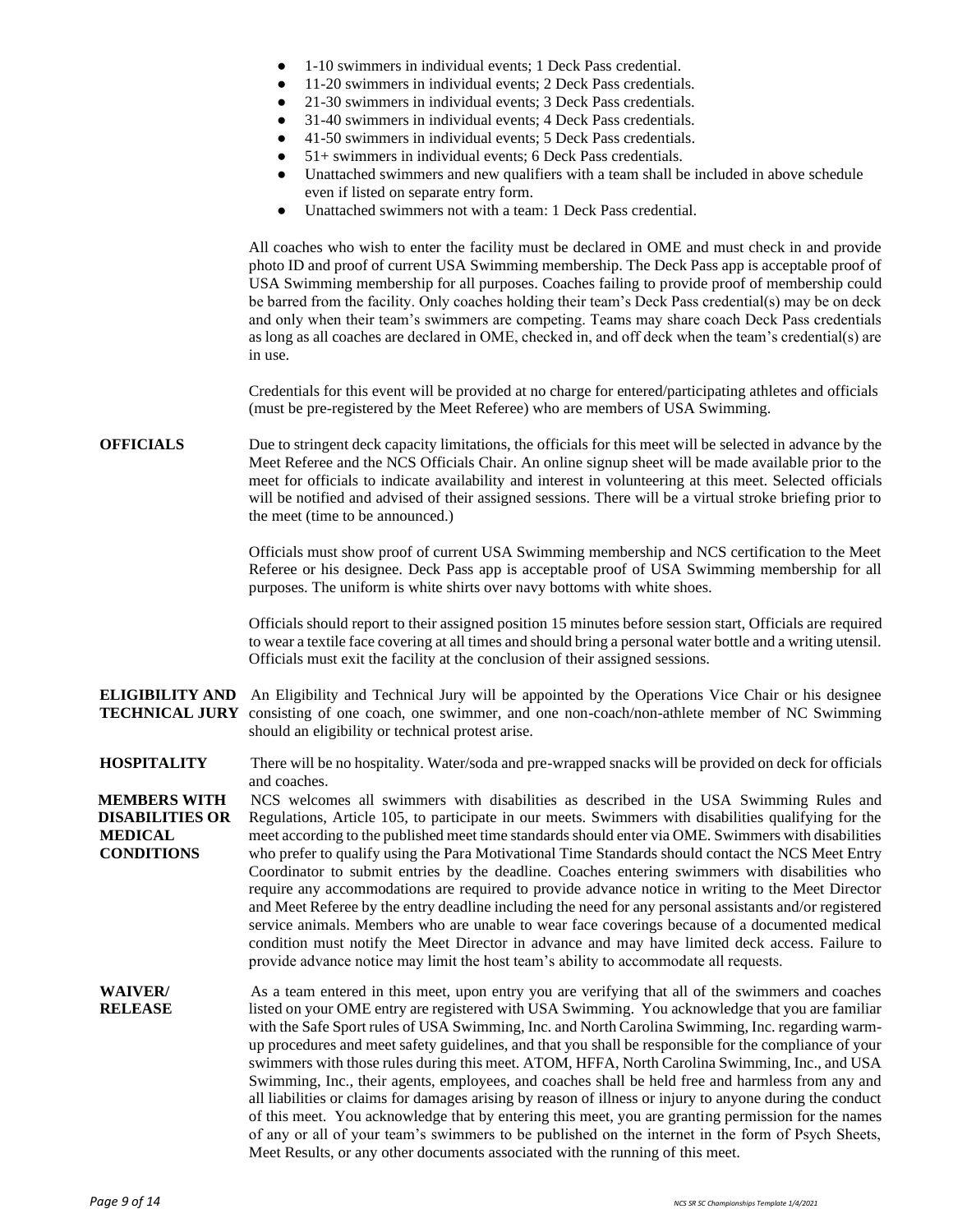### **IMAGE RELEASE** All participants agree to be filmed and photographed by the host club approved photographer(s) and videographers and to allow the right to use names and pictures before, during, or after the meet such as in public psych sheets, heat sheets, and results or featured on the host club or NCS website or social media or in public broadcast of the event via television or webcast. Parents and guardians of minor swimmers who do not wish their swimmers to participate in interviews or have individual pictures featured on any media should inform their team's head coach and the Meet Director prior to the meet.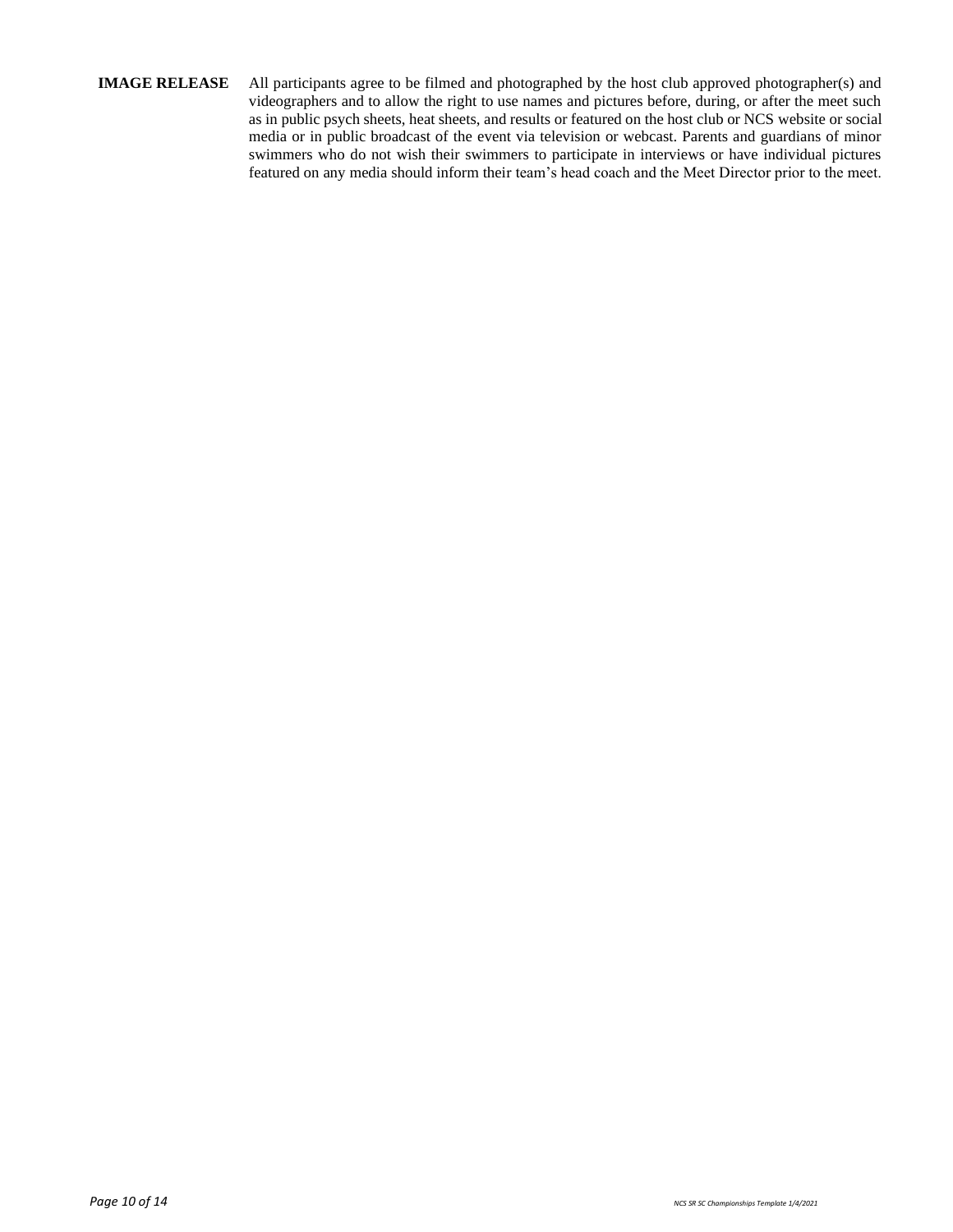## **North Carolina SC Senior Championships 2021 Time Standards**

| Para 1 LSC Motivational Time Standards                                                                                              |                    |                  |                    |                  |                  |                  |                    |                    |                                   |                    |                    |                   |                   |                   |                  |                    |                    |
|-------------------------------------------------------------------------------------------------------------------------------------|--------------------|------------------|--------------------|------------------|------------------|------------------|--------------------|--------------------|-----------------------------------|--------------------|--------------------|-------------------|-------------------|-------------------|------------------|--------------------|--------------------|
|                                                                                                                                     | Girls              |                  |                    |                  |                  |                  | Boys               |                    |                                   |                    |                    |                   |                   |                   |                  |                    |                    |
|                                                                                                                                     | 10 & U P1          |                  | 11-12 P1           |                  | 13-14 P1         |                  | 15 & O P1          |                    | P1                                | 10 & U P1          |                    | 11-12 P1          |                   | 13-14 P1          |                  |                    | 15 & O P1          |
| - non-ambulatory (wheelchair<br>bound): limited use of all four                                                                     | SCY                | <b>LCM</b>       | <b>SCY</b>         | <b>LCM</b>       | <b>SCY</b>       | <b>LCM</b>       | SCY                | <b>LCM</b>         |                                   | SCY                | <b>LCM</b>         | <b>SCY</b>        | <b>LCM</b>        | <b>SCY</b>        | <b>LCM</b>       | <b>SCY</b>         | LCM                |
|                                                                                                                                     | 1:44.49            | 1:44.4           | 1:34.69            | 1:34.6           | 1:26.1           | 1:26.1           | 1:24.89            | 1:24.89            | <b>50 FR</b>                      | 1:39.29            | 1:39.29            | 1:30.29           | 1:30.2            | 1:21.29           | 1:21.2           | 1:18.29            | 1:18.29            |
|                                                                                                                                     | 3:39.19            | 3:39.1           | 3:18.59            | 3:18.5           | 3:00.7           | 3:00.7           | 2:58.09            | 2:58.09            | <b>100 FR</b>                     | 3:44.19            | 3:44.19            | 3:23.79           | 3:23.7            | 3:03.49           | 3:03.4           | 2:56.69            | 2:56.69            |
| extremities                                                                                                                         | 8:44.89            | 8:44.89          | 7:55.69            | 7:55.6           | 7:12.99          | 7:12.99          | 7:06.49            | 7:06.49            | 200 FR                            | 6.09.09            | 6:09.09            | 5:35.59           | 5:35.50           | 5:01.99           | 5:01.9           | 4:50.90            | 4:50.89            |
|                                                                                                                                     | 2:03.59            | 2:03.56          | 1:51.99            | 1:51.9           | 1:41.9           | 1:41.9           | 1:40.39<br>3:04.59 | 1:40.39<br>3:04.59 | 50 BK                             | 1:22.89            | 1:22.89            | 1:15.39           | 1:15.39           | 1:07.89           | 1:07.8           | 1:05.39<br>2:22.69 | 1:05.39<br>2:22.69 |
|                                                                                                                                     | 3:47.19            | 3:47.1           | 3:25.89            | 3:25.89          | 3:07.49          | 3:07.49          | 1:32.99            | 1:32.99            | 100 BK                            | 3:01.19            | 3:01.19            | 2:44.69           | 2:44.6            | 2:28.19           | 2:28.15          | 1:10.59            | 1:10.59            |
|                                                                                                                                     | 1:54.39<br>5:26.29 | 1:54.3<br>5:26.2 | 1:43.6<br>4:55.6   | 1:43.5<br>4:55.6 | 1:34.3<br>4:29.1 | 1:34.3<br>4:29.1 | 4:25.19            | 495.19             | <b>50 BR</b><br>100 <sub>BR</sub> | 1:29.59<br>4.19.99 | 1:29.55<br>4:19.99 | 1:21.49<br>3:56.3 | 1:21.49<br>3:56.3 | 1:13.2<br>3:32.69 | 1:13.2<br>3:32.6 | 3:24.89            | 3:24.89            |
|                                                                                                                                     | 3:03.89            | 3:03.89          | 2:46.69            | 2:46.6           | 2:31.7           | 2.31.7           | 2:29.49            | 2:29.49            | 50 FL                             | 2:48.09            | 2:48.09            | 2:32.79           | 2:32.7            | 2:17.49           | 2:17.4           | 2:12.39            | 2:12.39            |
| Σ                                                                                                                                   | 7:35.89            | 7:35.85          | 653.1              | 653.1            | 6:16.1           | 6:16.1           | 6:10.49            | 6:10.49            | 150 IM                            | 7:30.09            | 7:30.0             | 6:49.1            | 6:49.1            | 6:08.19           | 6:08.1           | 5:54.5!            | 5:54.55            |
| Para 2 LSC Motivational Time Standards                                                                                              |                    |                  |                    |                  |                  |                  |                    |                    |                                   |                    |                    |                   |                   |                   |                  |                    |                    |
|                                                                                                                                     |                    |                  |                    |                  | Girls            |                  |                    |                    |                                   |                    |                    |                   |                   |                   |                  |                    |                    |
|                                                                                                                                     | 10 & U P2          |                  | 11-12 P2           |                  |                  |                  | 15 & O P2          |                    |                                   | 10 & U P2          |                    |                   | 11-12 P2          | Boys              |                  |                    |                    |
|                                                                                                                                     | SCY                | LCM              | SCY                | <b>LCM</b>       | 13-14 P2<br>SCY  | LCM              | SCY                | LCM                | P <sub>2</sub>                    | SCY                | LCM                | SCY               | <b>LCM</b>        | 13-14 P2<br>SCY   | <b>LCM</b>       | <b>SCY</b>         | 15 & O P2<br>LCM   |
|                                                                                                                                     | 56.89              | 59.79            | 51.49              | 54.1             | 46.8             | 49.39            | 46.19              | 48.59              | <b>50 FR</b>                      | 53.99              | 56.7               | 49.09             | 51.6              | 44.19             | 46.49            | 42.55              | 44.79              |
|                                                                                                                                     | 2:06.59            | 2:13.19          | 1:54.69            | 2:00.6           | 1:44.3           | 1:49.8           | 1:42.79            | 1:48.1             | 100 FR                            | 1:59.09            | 2:05.29            | 1:48.29           | 1:53.9            | 1:37.39           | 1:42.5           | 1:33.79            | 1:38.7             |
| ambulatory with assistance, can be wheelchair<br>- dwarfism, multiple limb deficiencies,<br>bound with high functioning upper body. | 4:20.49            | 4:34.19          | 3:56.09            | 4:08.4           | 3:34.8           | 3:46.2           | 3:31.69            | 3:42.79            | 200 FR                            | 4:11.89            | 4:25.09            | 3:48.49           | 4:00.99           | 3:26.09           | 3:36.8           | 3:18.49            | 3:28.89            |
|                                                                                                                                     |                    |                  |                    |                  |                  |                  |                    |                    | 400/                              |                    |                    |                   |                   |                   |                  |                    |                    |
|                                                                                                                                     |                    |                  | 9:37.09            | 7:51.09          | 8:45.39          | 7:08.89          | 8:37.49            | 7:02.39            | <b>500 FR</b>                     |                    |                    | 9:37.89           | 7:51.6            | 8:40.09           | 7:04.49          | 8:20.79            | 6:48.79            |
|                                                                                                                                     | 1:09.09            | 1:12.69          | 1:02.59            | 1:05.89          | 56.9             | 59.9             | 56.09              | 59.0               | <b>50 BK</b>                      | 1:01.05            | 1:04.29            | 55.45             | 58.39             | 49.99             | 52.57            | 48.09              | 50.65              |
|                                                                                                                                     | 2019.79            | 2548.19          | 2:24.79            | 2:32.4           | 2:11.8           | 2:18.79          | 2:09.89            | 2:16.69            | <b>100 BK</b>                     | 2:32.79            | 2:40.89            | 2:18.89           | 2:26.29           | 2:05.09           | 2:11.59          | 2:00.39            | 2:06.79            |
|                                                                                                                                     |                    |                  | 4:58.79            | 5:14.4           | 4:31.9           | 4:46.2           | 4.27.8             | 4:41.9             | 200 BK                            |                    |                    | 4:20.89           | 4:34.5            | 3:54.75           | 4:07.0           | 3:46.09            | 3:57.99            |
|                                                                                                                                     | 1:12.09            | 1:15.89          | 1:05.49            | 1:08.8           | 59.1             | 1:02.6           | 58.6               | 1:01.65            | <b>50 BR</b>                      | 1:09.1             | 1:12.7             | 1:02.89           | 1:06.1            | 56.59             | 59.5             | 54.45              | 57.3               |
|                                                                                                                                     | 2:39.99            | 2:48.39          | 2:24.99            | 2:32.5           | 2:11.9           | 2:18.8           | 2:09.99            | 2:16.79            | <b>100 BR</b>                     | 2:33.39            | 2:41.49            | 2:19.49           | 2:26.7            | 2:05.49           | 2:12.0           | 2:00.89            | 2:07.1             |
|                                                                                                                                     | 1:09.59            | 1:13.1           | 5:17.19            | 5:34.1           | 4:24.8           | 4:38.7           | 4:44.69            | 4:59.59            | <b>200 BR</b>                     |                    |                    | 5:00.99           | 5:16.7            | 4:30.89           | 4:45.0           | 4:20.8             | 4:34.55            |
| 2                                                                                                                                   | 2:58.89            | 3:08.2           | 1:03.09<br>2:42.09 | 1:06.3<br>2:50.5 | 57.3<br>2:27.5   | 1:00.3<br>2:35.2 | 56.59<br>2:25.39   | 59.4<br>2:32.9     | 50 FL<br><b>100 FL</b>            | 55.89<br>2:55.29   | 58.7<br>3:04.49    | 50.79<br>2:39.39  | 53.4<br>2:47.7    | 45.69<br>2:23.39  | 48.0<br>2:30.9   | 43.9<br>2:18.0     | 46.3<br>2:25.39    |
|                                                                                                                                     | 5:31.79            | 5:49.15          | 5:00.59            | 5:16.39          | 4:33.6           | 4:48.0           | 4:29.59            | 4:43.69            | 200 IM                            | 5:12.39            | 5:28.89            | 4:43.99           | 4:58.99           | 4:15.59           | 4:29.0           | 4:06.19            | 4:19.09            |
|                                                                                                                                     |                    |                  |                    |                  |                  |                  |                    |                    |                                   |                    |                    |                   |                   |                   |                  |                    |                    |
| Para 3 LSC Motivational Time Standards                                                                                              |                    |                  |                    |                  |                  |                  |                    |                    |                                   |                    |                    |                   |                   |                   |                  |                    |                    |
|                                                                                                                                     |                    |                  |                    |                  | Girls            |                  |                    |                    |                                   |                    |                    |                   |                   | Boys              |                  |                    |                    |
|                                                                                                                                     | 10 & U P3          |                  | 11-12 P3           |                  | 13-14 P3         |                  | 15 & O P3          |                    | P3                                | 10 U P3            |                    | 11-12 P3          |                   | 13-14 P3          |                  |                    | 15 & O P3          |
| intellectual impairments, ambulatory                                                                                                | <b>SCY</b>         | <b>LCM</b>       | SCY                | <b>LCM</b>       | SCY              | <b>LCM</b>       | SCY                | <b>LCM</b>         |                                   | <b>SCY</b>         | <b>LCM</b>         | SCY               | LCM               | SCY               | <b>LCM</b>       | SCY                | <b>LCM</b>         |
|                                                                                                                                     | 44.09              | 48.89            | 39.89              | 44.29            | 36.39            | 40.39            | 35.79              | 39.69              | <b>50 FR</b>                      | 39.79              | 44.19              | 36.19             | 40.19             | 32.59             | 36.1             | 31.39              | 34.79              |
|                                                                                                                                     | 1:33.89            | 1:44.2           | 1:25.09            | 1:34.4           | 1:17.4           | 1:26.0           | 1:16.39            | 1:24.7             | 100 FR                            | 1.26.49            | 1:36.09            | 1:18.59           | 19728             | 1:10.79           | 1:18.5/          | 1:08.09            | 1:15.65            |
|                                                                                                                                     | 3:51.49            | 4.17.19          | 3:29.79            | 3:53.0           | 3:10.9           | 3:32.1           | 3:08.09            | 3:28.95            | 200 FR                            | 3:17.69            | 3:39.56            | 259.65            | 3:19.6            | 2:41.69           | 2:59.5           | 25B.B              | 2:53.09            |
|                                                                                                                                     |                    |                  |                    |                  |                  |                  |                    |                    | 400/                              |                    |                    |                   |                   |                   |                  |                    |                    |
|                                                                                                                                     | 8:46.89            | 1.43.19          | 727.59             | 6:59.79          | 7347             | 6:22.19          | 7:08.19            | 6:16.39            | <b>500 FR</b>                     | 8:31.99            | 7:30.09            | 7:45.45           | 6:49.19           | 6:58.99           | 6:08.29          | 6:43.49            | 5:54.69            |
|                                                                                                                                     |                    |                  |                    |                  |                  |                  |                    |                    | 800/                              |                    |                    |                   |                   |                   |                  |                    |                    |
|                                                                                                                                     |                    |                  | 18:00.45           | 15:19.5          | 1637.0           | 14:04.35         | 16:18.49           | 1332.7             | 1000 FR                           |                    |                    | 18:21.59          | 15:37.49          | 16:31.39          | 14:03.69         | 15:54.69           | 13:32.49           |
|                                                                                                                                     |                    |                  |                    |                  |                  |                  |                    |                    | 1500/                             |                    |                    |                   |                   |                   |                  |                    |                    |
|                                                                                                                                     |                    |                  | 32:31.69           | 30:29.19         | 30301.09         | 28:08.19         | 29:37.99           | 27:46.39           | 1650 FR                           |                    |                    | 34:04.19          | 31:55.79          | 30:39.71          | 28:44.19         | 29:31.53           | 27:40.29           |
| without significant assistance.                                                                                                     | 53.39              | 59.29            | 48.39              | 53.65            | 44.09            | 48.99            | 43.39              | 48.19              | <b>50 BK</b>                      | 45.59              | 50.69              | 41.49             | 46.0°             | 37.29             | 41.49            | 35.89              | 39.89              |
|                                                                                                                                     | 1:52.49            | 2:04.99          | 1:41.99            | 1:53.2           | 1:32.8           | 1:43.19          | 1:31.49            | 1:41.55            | 100 BK                            | 1:36.09            | 1:46.7             | 1:27.39           | 1:37.09           | 1:18.59           | 1:27.38          | 1:15.65            | 1:24.09            |
|                                                                                                                                     |                    |                  |                    |                  |                  |                  |                    |                    |                                   |                    |                    |                   |                   |                   |                  |                    |                    |
|                                                                                                                                     |                    |                  | 4:04.79            | 4:31.89          | 3:42.99          | 4:07.69          | 3:39.59            | 4:03.89            | 200 BK                            |                    |                    | 3:29.49           | 152.7             | 3:08.59           | 3:29.49          | 3:01.59            | 391.79             |
|                                                                                                                                     | 56.79              | 1:03.09          | 51.49              | 57.1             | 46.7             | 51.99            | 46.09              | 51.19              | 50 BR                             | 49.79              | 55.25              | 45.29             | 50.29             | 40.79             | 45.25            | 39.29              | 43.59              |
| P3 - single limb deficiencies, visual impairments                                                                                   | 1:59.69            | 2:12.99          | 1:48.49            | 2:00.4           | 1:38.69          | 1:49.6           | 1:37.19            | 1:47.95            | <b>100 BR</b>                     | 1:50.59            | 2:02.89            | 1:20.49           | 1:51.69           | 1:30.49           | 1:40.49          | 197.19             | 1:36.79            |
|                                                                                                                                     |                    |                  | 4:20.25            | 4:49.1           | 3:56.9           | 493.2            | 3:53.29            | 4:19.19            | 200 BR                            |                    |                    | 3:40.09           | 4:04.49           | 3:18.09           | 3:40.0           | 256.0              | 3:31.89            |
|                                                                                                                                     |                    |                  |                    |                  |                  |                  |                    |                    |                                   |                    |                    |                   |                   |                   |                  |                    |                    |
|                                                                                                                                     | 48.29              | 53.59            | 43.69              | 48.49            | 39.7             | 44.19            | 39.19              | 43.49              | <b>50 FL</b>                      | 43.29              | 48.09              | 39.29             | 43.69             | 35.39             | 39.2             | 31.49              | 37.89              |
|                                                                                                                                     | 1:41.69            | 1:52.89          | 1:32.09            | 1:42.2           | 1:23.89          | 1:33.1           | 1:22.59            | 1:31.69            | 100 FL                            | 1:30.89            | 1:40.99            | 1:22.79           | 1:31.99           | 1:14.39           | 1:22.59          | 1:06.09            | 1:19.59            |
|                                                                                                                                     |                    |                  | 3:40.99            | 4:05.4           | 3:21.39          | 3:43.69          | 3:18.09            | 3:40.09            | 200 FL                            |                    |                    | 3:29.19           | 3:52.39           | 3:08.29           | 3:29.1           | 2:47.39            | 3:21.39            |
|                                                                                                                                     | 3:57.99            | 4:24.39          | 3:35.69            | 3:59.5           | 3:16.29          | 3:38.09          | 3:19.39            | 3:34.79            | 200 IM                            | 3:29.69            | 3:52.99            | 3:10.69           | 3:31.7            | 2:51.59           | 3:10.6           | 2:32.49            | 3:03.59            |
|                                                                                                                                     |                    |                  |                    |                  |                  |                  |                    |                    |                                   |                    |                    |                   |                   |                   |                  |                    |                    |
|                                                                                                                                     |                    |                  | 8:34.59            | 9:25.4           | 7:48.39          | 8:34.69          | 7:41.39            | 8:26.99            | 400 IM                            |                    |                    | 7:46.79           | 8:20.0            | 6:56.79           | 7:30.0           | 6:40.09            | 7:13.39            |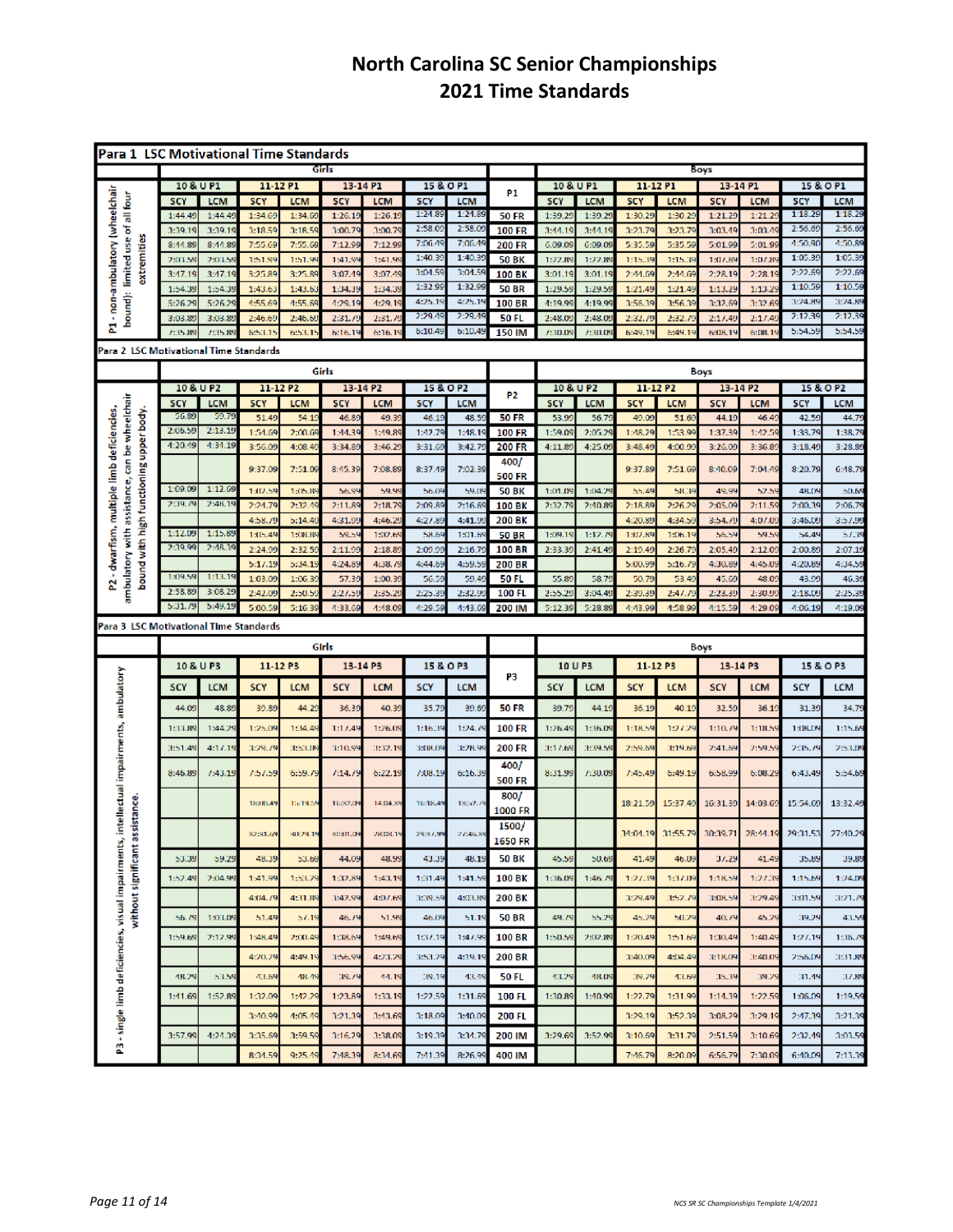# **2021 NORTH CAROLINA SWIMMING**

## **SHORT COURSE SENIOR CHAMPIONSHIPS**

## **ORDER OF EVENTS**

| Thursday Women's Events Then Men's | <b>Women's Heats/Men's Heats</b> |               |
|------------------------------------|----------------------------------|---------------|
| Women's Event #                    | <b>EVENTS</b>                    | Men's Event # |
|                                    | 1000Y Freestyle                  |               |
|                                    | **10-minute break**              |               |
| 3                                  | 100Y IM *qualify with 200Y IM*   | 4             |

### **Friday Flight times to be announced Women's Heats 7+/Women's Top 6/Men's 7+/Men's Top 6**

| Women's Event # | <b>EVENTS</b>          | Men's Event # |
|-----------------|------------------------|---------------|
| 5               | 200Y Freestyle         | 6             |
|                 | **10-minute break**    |               |
| 7               | 100Y Breaststroke      | 8             |
|                 | **10-minute break**    |               |
| 9               | 100Y Butterfly         | 10            |
|                 | **10-minute break**    |               |
| 11              | 400Y Individual Medley | 12            |

### **Saturday Flight times to be announced Men's Heats 7+/Men's Top 6/Women's 7+/Women's Top 6**

| Women's Event # | <b>EVENTS</b>       | Men's Event # |
|-----------------|---------------------|---------------|
| 13              | 200Y Butterfly      | 14            |
|                 | **10-minute break** |               |
| 15              | 50Y Freestyle       | 16            |
|                 | **10-minute break** |               |
| 17              | 200Y Breaststroke   | 18            |
|                 | **10-minute break** |               |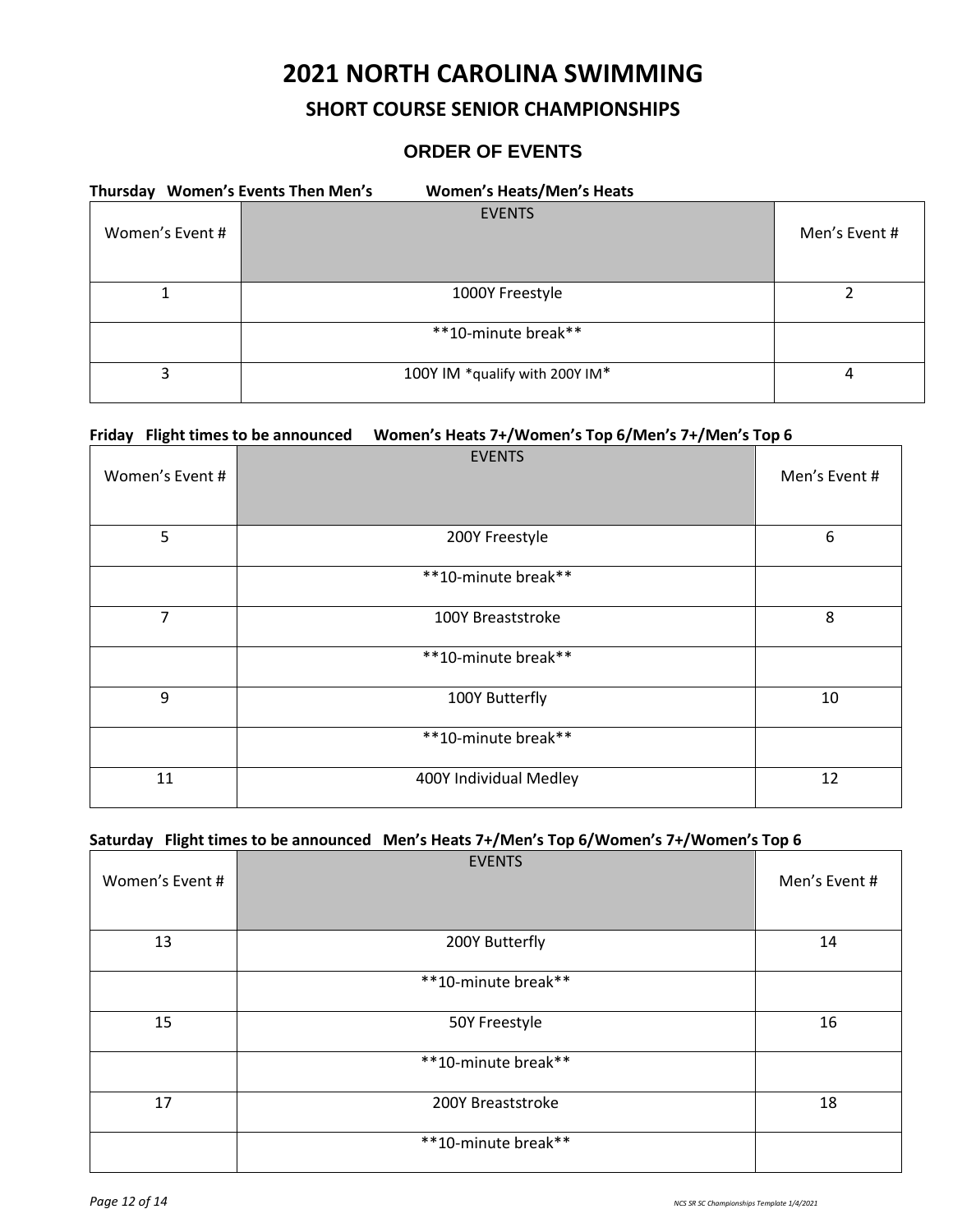| 19 | 100Y Backstroke     | 20 |
|----|---------------------|----|
|    | **10-minute break** |    |
| ↑∙ | 500Y Freestyle      |    |

## **Sunday Flight times to be announced Women's Heats 7+/Women's Top 6/Men's 7+/Men's Top 6**

| Women's Event # | <b>EVENTS</b>          | Men's Event # |
|-----------------|------------------------|---------------|
| 23              | 100Y Freestyle         | 24            |
|                 | **10-minute break**    |               |
| 25              | 200Y Backstroke        | 26            |
|                 | **10-minute break**    |               |
| 27              | 200Y Individual Medley | 28            |
|                 | **10-minute break**    |               |
| 29              | 1650Y Freestyle        | 30            |